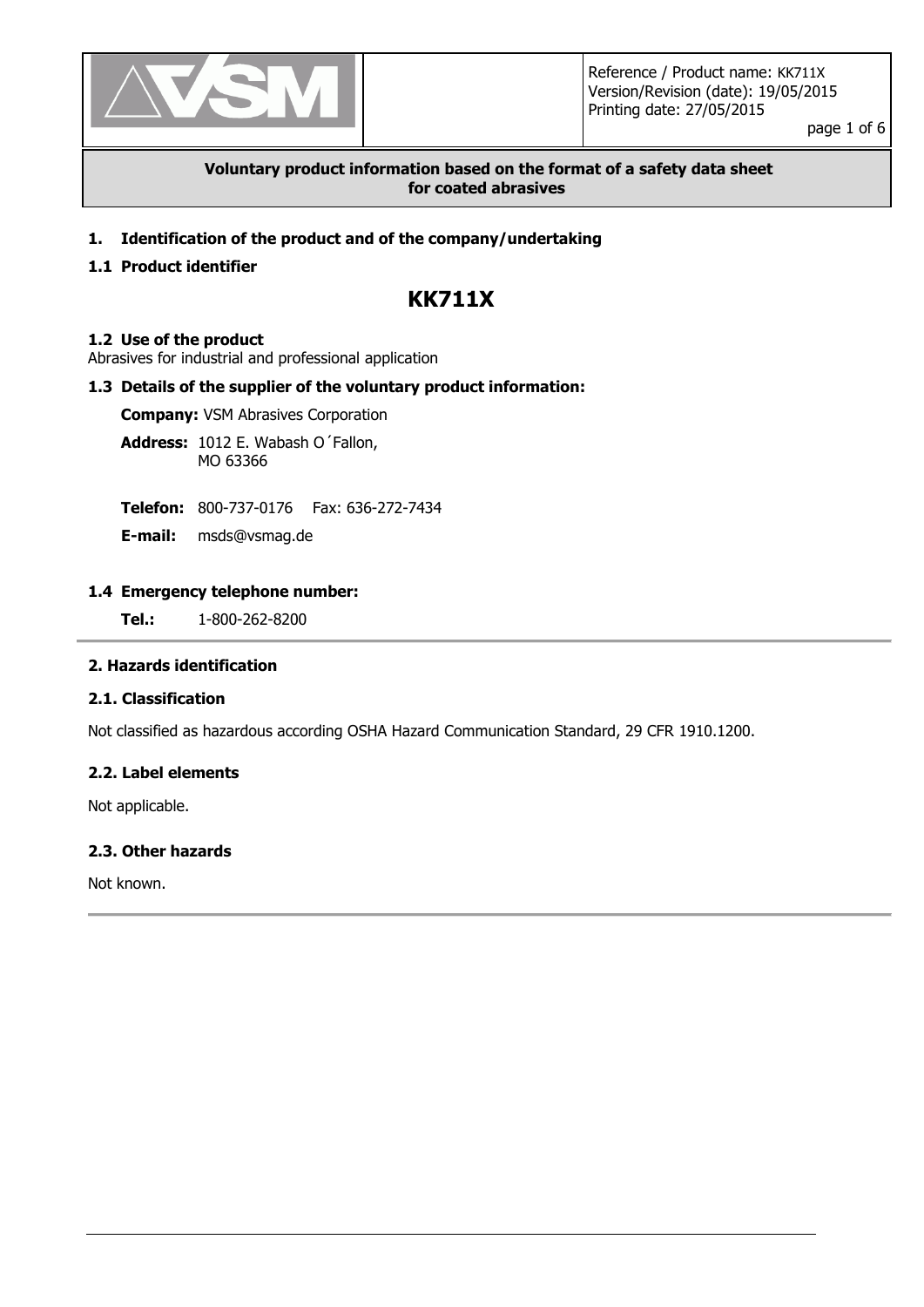

# **3. Composition/information on ingredients**

The product contains the following ingredients which are classified according to 67/548/EEC or Regulation (EC) Nr. 1272/2008 or for which a community occupational exposure limit value exists:

| Substance | $EC-No$   | CAS-N°     | Conc. $(\% )$ | Classification acc. to Regulation (EC) $N^{\circ}$<br>1272/2008 (CLP) |                          |
|-----------|-----------|------------|---------------|-----------------------------------------------------------------------|--------------------------|
|           |           |            |               | Hazard classes/<br>hazard categories                                  | <b>Hazard statements</b> |
| cryolite  | 237-410-6 | 13775-53-6 | $1 - 8\%$     | Acute Tox. 4                                                          | H332                     |
|           |           |            |               | STOT wdh. 1                                                           | H372                     |
|           |           |            |               | Acute Tox. 4                                                          | H302                     |
|           |           |            |               | Aqu. chron. 2                                                         | H411                     |
|           |           |            |               |                                                                       |                          |
|           |           |            |               |                                                                       |                          |

(For full text of H- and R-phrases see section 16)

#### **4. First aid measures**

See also section 8 and 16

## **4.1. Description of first aid measures**

| Inhalation:        | Not possible, due to the form of the product                               |
|--------------------|----------------------------------------------------------------------------|
| Eye contact:       | Not possible, due to the form of the product                               |
| Skin contact:      | No harmful effects known                                                   |
| Ingestion:         | Not likely, due to the form of the product; if necessary contact physician |
| Note to physician: | Not available.                                                             |

#### **4.2. Most important symptoms and effects, both acute and delayed**

Not known.

#### **4.3. Indication of any immediate medical attention and special treatment needed**

Not relevant. Treat symptomatically.

## **5. Fire fighting measures**

#### **5.1. Extinguishing media**

Extinguishing media: water, foam, sand, powder or  $CO<sub>2</sub>$  as appropriate for surrounding materials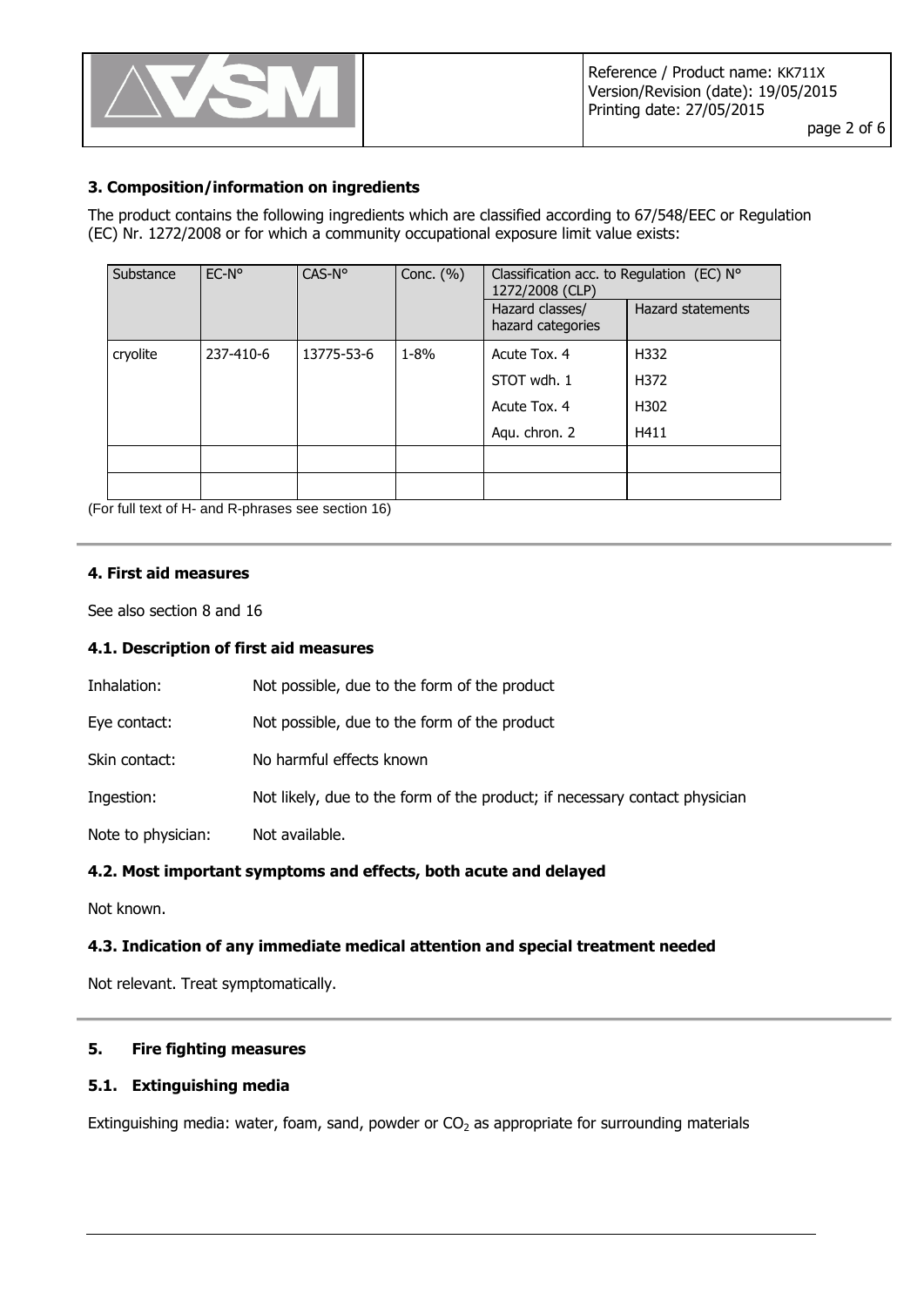

#### **5.2. Special hazards arising from the product**

Toxic fumes may occur. Use respiratory protective equipment.

#### **5.3. Advice for fire fighters**

Extinguishing materials should be selected according to the surrounding area.

#### **6. Accidental release measures**

Not applicable.

#### **7. Handling and storage**

Follow instructions of grinding machine manufacturers and the relevant national regulations. In addition, observe the safety recommendations of the manufacturer.

#### **8. Exposure controls/personal protection**

#### **8.1. Control parameters**

Before grinding it is recommended to perform a risk assessment and to use personal protection equipment accordingly.

Occupational exposure limit values and/or biological limit values

Keep exposure to the following components under surveillance. (Observe also the regional official regulations)

| <b>Substance</b> | CAS-N°             | <b>Agency</b> | <b>Threshold limits</b>                                                                       |
|------------------|--------------------|---------------|-----------------------------------------------------------------------------------------------|
| Cryolite         | 15096-52-3         | <b>ACGIH</b>  | TWA (as F): 2.5 mg/m <sup>3</sup>                                                             |
|                  |                    | <b>OSHA</b>   | TWA (as dust): $2.5 \text{ mg/m}^3$ , TWA (as<br>F): 2.5 mg/m <sup>3</sup>                    |
| alpha-Alumina    | $13 - 44 - 28 - 4$ | <b>OSHA</b>   | TWA (as total dust): 15 mg/m <sup>3</sup> ; TWA<br>(respirable fraction): 5 mg/m <sup>3</sup> |
|                  |                    | <b>CMRG</b>   | TWA: 1 fiber / $cm3$                                                                          |
|                  |                    |               |                                                                                               |
|                  |                    |               |                                                                                               |
|                  |                    |               |                                                                                               |

ACGIH: American Conference of governmental Industrial Hygienists

CMRG: Chemical Manufacturer´s Recommended Guidelines

OSHA: United States Department of Labor – Occupational Safety and Health Administration

TWA: Time-Weighted-Average

STEL: Short Term Exposure Limit

Note: Hazardous dust of the workpiece material may be generated during grinding and/or sanding operations. National regulations for dust exposure limit values have to be taken into consideration.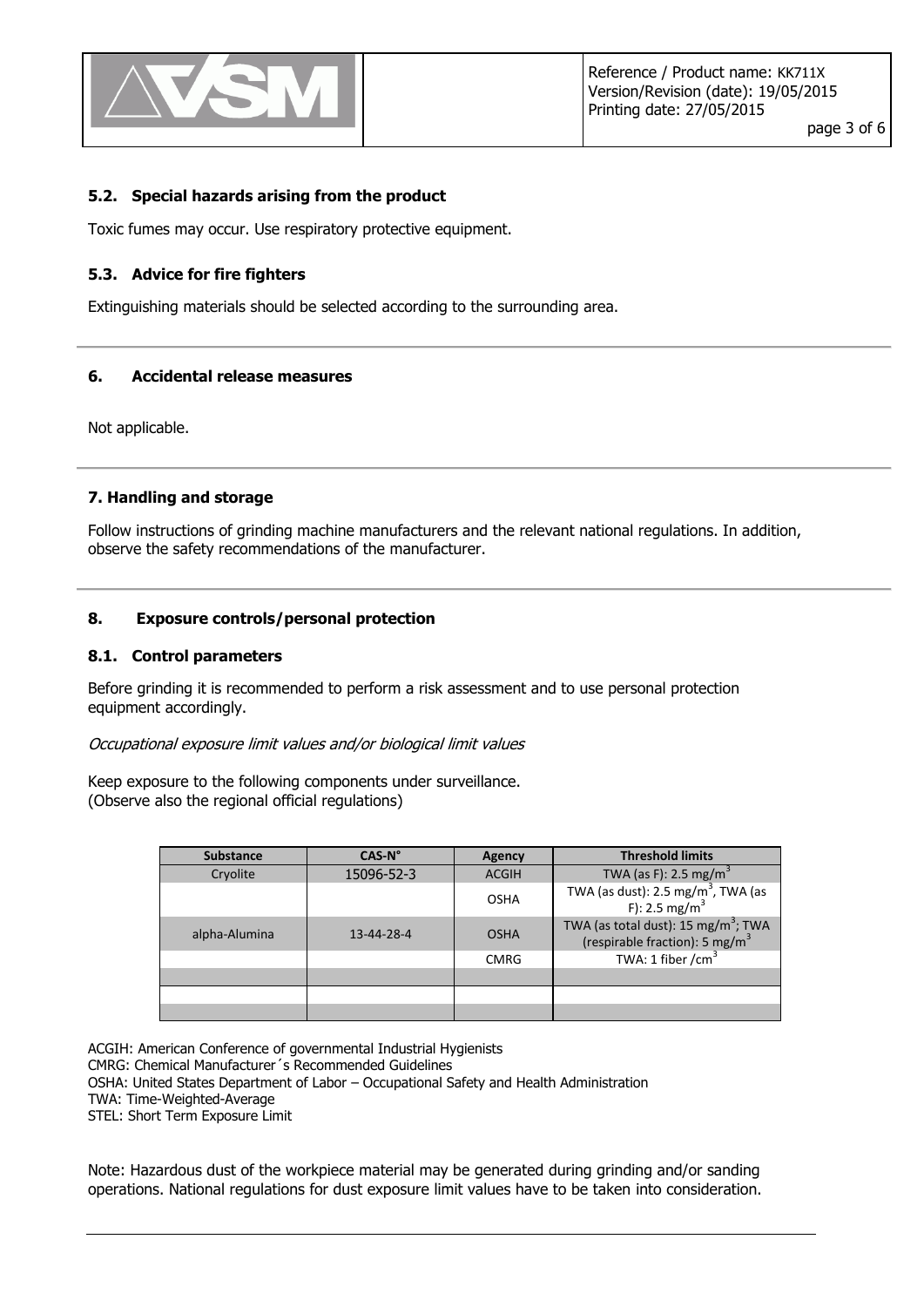

page 4 of 6

#### **8.2. Exposure controls**

- 8.2.1. Individual protection measures
- 8.2.1.1. Respiratory protection: Use respiratory protective equipment (type depends on specific application and material being ground)
- 8.2.1.2. Hand protection: Wear protective gloves (type depends on specific application and material being ground)
- 8.2.1.3. Eye protection: Wear protective goggles or face shield (type depends on specific application and material being ground)
- 8.2.1.4. Hearing protection: Use hearing protection (type depends on specific application and material being ground)
- 8.2.1.5. Body protection: Use protective clothing (type depends on specific application and material being ground)

#### **9. Physical and chemical properties**

# **9.1. Information on basic physical and chemical properties**

| Physical state:      | solid                           |
|----------------------|---------------------------------|
| Colour:              | not applicable/different colors |
| pH:                  | not applicable                  |
| Melting point:       | not applicable                  |
| Boiling point:       | not applicable                  |
| Density:             | not applicable                  |
| Viscosity:           | not applicable                  |
| Solubility in water: | not relevant (article)          |

# **9.2. Other information**

None.

#### **10. Stability and reactivity**

#### **10.1. Reactivity**

Coated Abrasives are stable when handled or stored correctly.

#### **10.2. Chemical stability**

No decomposition in normal use.

#### **10.3. Possibility of hazardous reactions**

No dangerous reactions known.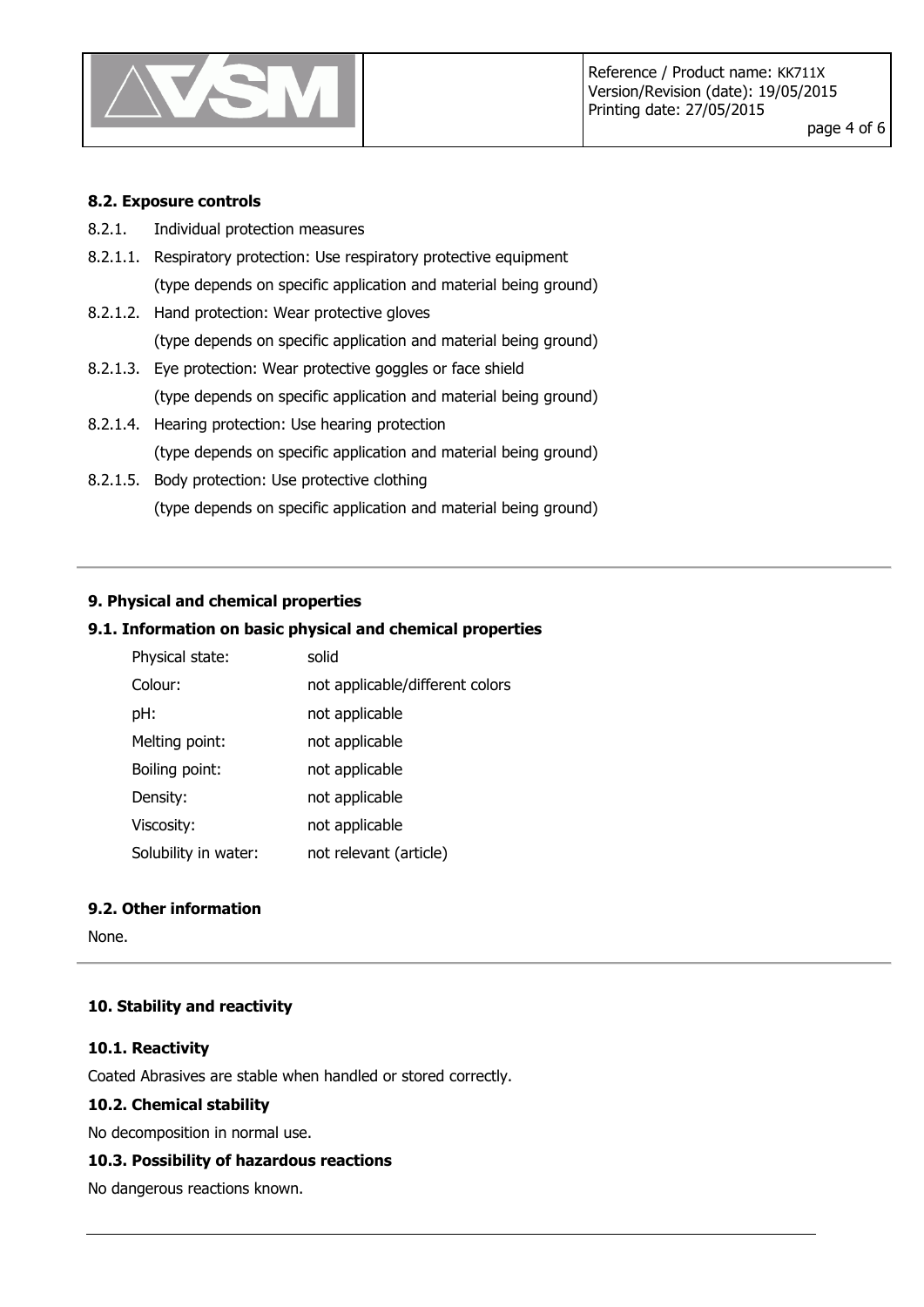

#### **10.4. Conditions to avoid**

Coated Abrasives are stable when handled or stored correctly.

## **10.5. Incompatible materials**

No dangerous reactions known.

#### **10.6. Hazardous decomposition products**

At temperatures exceeding 250° C hazardous or toxic decomposition products may be generated.

#### **11. Toxicological information**

#### **11.1. Information on toxicological effects**

No toxicological effects if inhaled or swallowed or with eye or skin contact are known. See also section 8.

#### **12. Ecological information**

#### **12.1. Toxicity**

No effects known.

# **12.2. Persistence and degradability**

No biodegradable potentials known.

#### **12.3. Bioaccumulative potential**

No potentials known.

#### **12.4. Mobility in soil**

No potentials known.

#### **12.5. Results of PBT and vPvB assessment**

Not relevant.

#### **12.6. Other adverse effects**

No effects known.

#### **13. Disposal considerations**

#### **13.1. Disposal methods**

- 13.1. Product Follow local/ regional/ national/ international regulations.
- 13.2. Packing Follow local/ regional/ national/ international regulations.